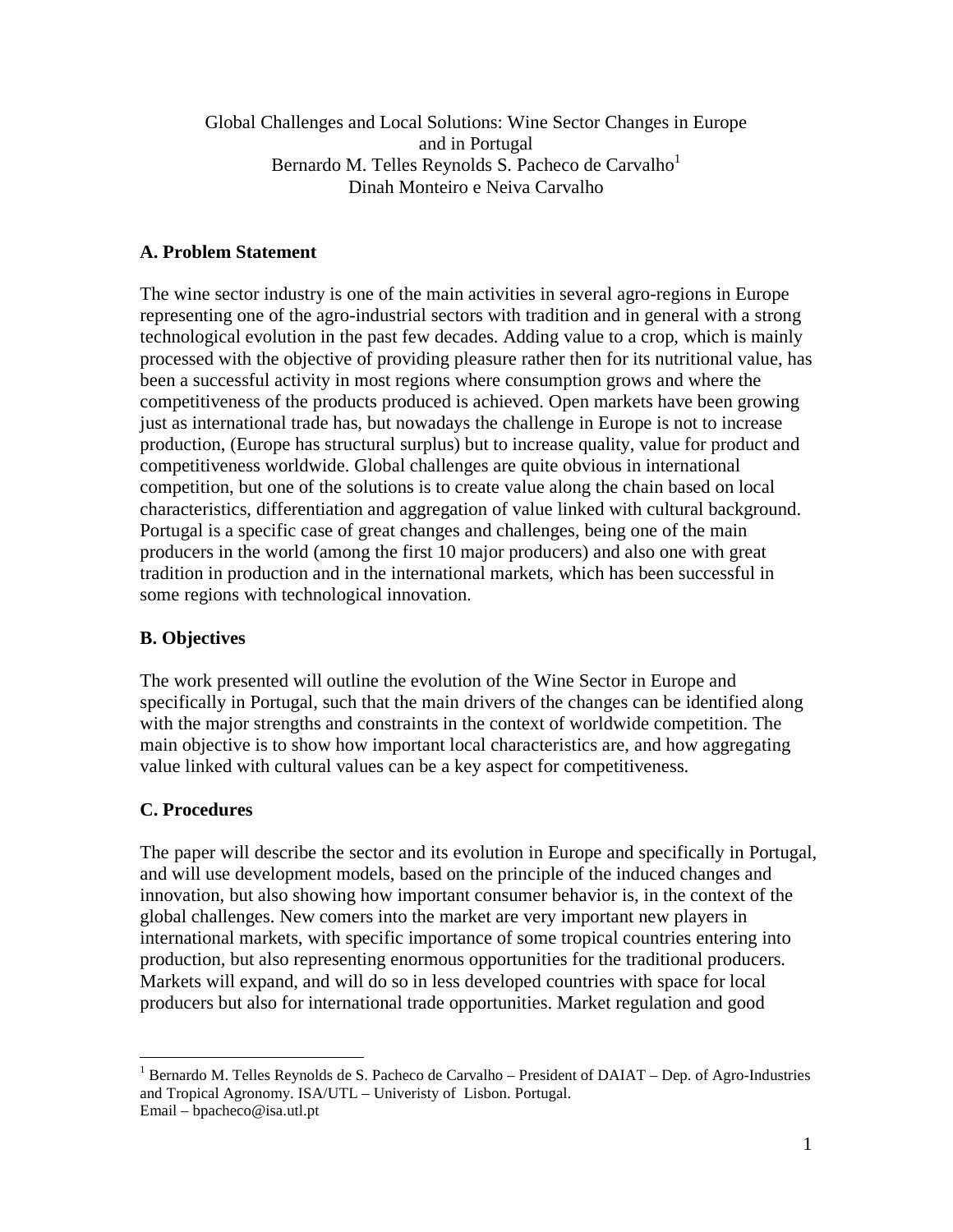economic policies for good market behavior will also be an important aspect to be explored.

# **D. Data Collection and Analysis**

## **D1 – European Framework**

Production area in Europe has been declining in almost every important country in the sector (in terms of national production).

| $1.11$ cu $1.01$ , $0.000$ $\alpha$ , | 100011 | 1.011  |        |        |  |
|---------------------------------------|--------|--------|--------|--------|--|
| Country                               | 1961   | 1980   | 2000   | 2007   |  |
| France                                | 1418.0 | 1113.8 | 861.0  | 830.0  |  |
| Germany                               | 66.2   | 89.5   | 101.5  | 99.5   |  |
| Greece                                | 247.1  | 185    | 124.8  | 80.0   |  |
| Italy                                 | 1690.7 | 1349.0 | 872.7  | 770.0  |  |
| Portugal                              | 225.0  | 250.0  | 232.0  | 222.6  |  |
| Spain                                 | 1742.0 | 1657.4 | 1167.7 | 1200.0 |  |
| United King.                          |        |        | 0.8    | 0.7    |  |

Area harvested (1000 ha) – per year

Source: FAO estimates

Italy is a leading country in production and area of production, along with France, with great declines in production areas. Greece is the country with the biggest relative decline in production areas, being Portugal the most stable. Germany is the only one with significant increase in production areas. Looking now at the production behavior it is amazing to see how stable production has been in almost every country

| Country      | 1961        | 1980       | 2000      | 2007        |
|--------------|-------------|------------|-----------|-------------|
| France       | 7491.0      | 10 321.0   | 7 7 6 2.6 | 6 500.0     |
| Germany      | 428.5       | 625.7      | 1 360.9   | 1 300.0     |
| Greece       | 1 4 2 0 . 1 | 1 5 2 1 .0 | 1 251.5   | 950.0       |
| Italy        | 8 4 4 7 .0  | 13 244.5   | 8869.5    | 8 5 1 9 . 4 |
| Portugal     | 1 0 6 3 .0  | 1440.0     | 1.045.9   | 1050.0      |
| Spain        | 3 2 9 8 .0  | 6721.4     | 6.539.8   | 6013.0      |
| United King. | 0           | 0          | 2         |             |

Source: FAO estimates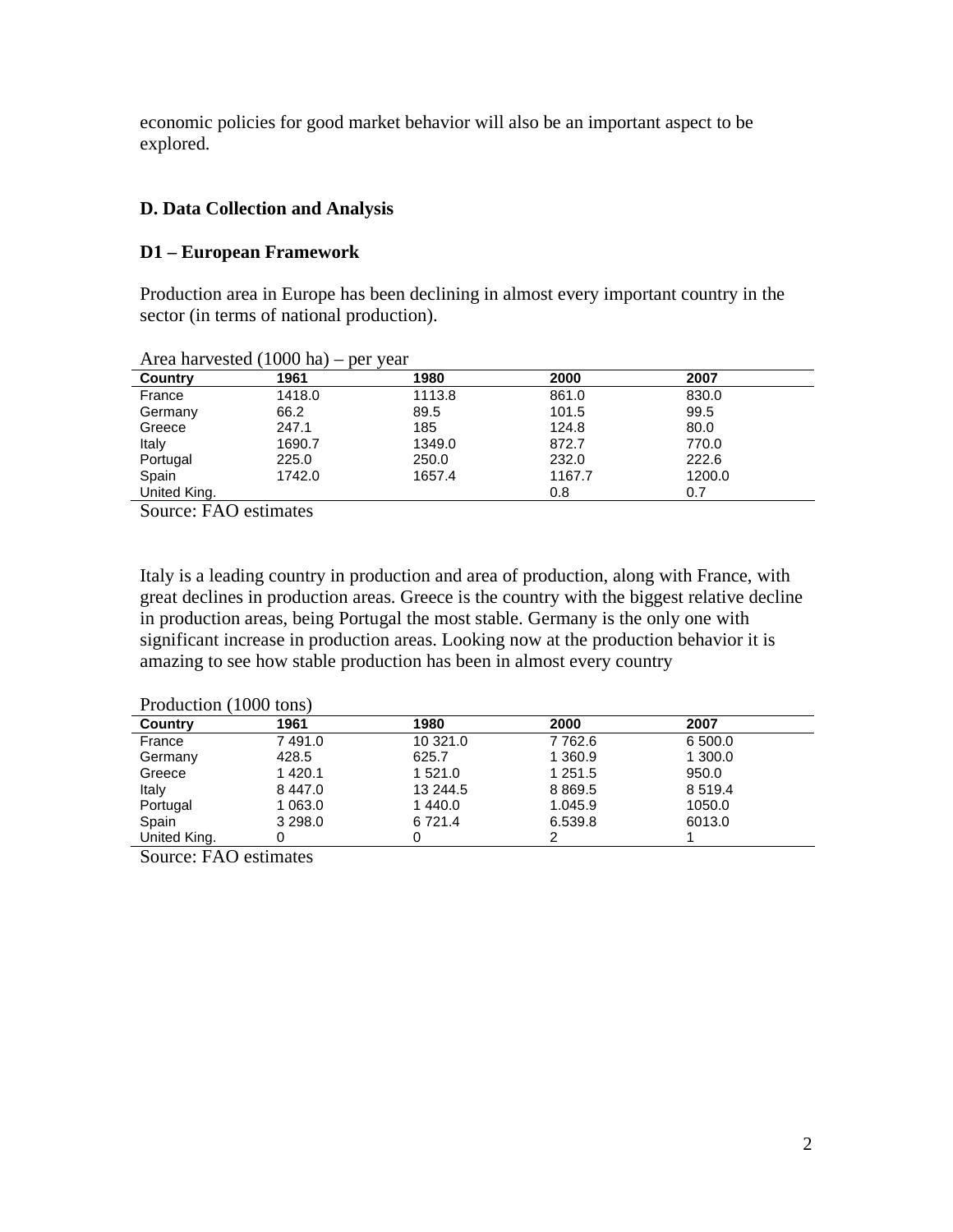### **D1 – The Rest of the World - most significant countries in the wine chain**

It is important to relate to the rest of the world. In doing so, we can look at the table below which presents data on the other important players.

| $1.104$ $1.000$ $1.000$ $1.00$ | $P0$ , $V0$ |       |       |       |
|--------------------------------|-------------|-------|-------|-------|
| Country                        | 1961        | 1980  | 2000  | 2007  |
| Argentina                      | 239.0       | 318.5 | 187.7 | 220.0 |
| Australia                      | 49.3        | 65.2  | 110.6 | 163.9 |
| <b>Brazil</b>                  | 64.9        | 57.3  | 59.7  | 76.4  |
| Chile                          | 101.0       | 115.0 | 156.9 | 182.0 |
| China                          | 10.2        | 34.7  | 286.1 | 503.5 |
| <b>Russian Federation</b>      |             |       | 61.4  | 55.0  |
| South Africa                   | 67.0        | 115.0 | 108.4 | 115.0 |
| <b>USA</b>                     | 206.9       | 281.9 | 383.0 | 380.0 |

Area harvested (1000 ha) – per year

Source: FAO estimates

The production in the rest of the world, on the contrary to what is the trend in most European countries, seems to be climbing, with the exception of Argentina. China is currently the one with the largest relative increase in vine cultivated area, having shown an amazing increase since 1980. In the group outside Europe, the leadership comes from United States of America, China and South Africa. Argentina used to be the most important country outside Europe, and now is the only one with stable level of production.

| Country                   | 1961    | 1980       | 2000    | 2007    |
|---------------------------|---------|------------|---------|---------|
| Argentina                 | 1 675.0 | 2 3 4 9 .0 | 1 253.7 | 1 550.0 |
| Australia                 | 153.5   | 414.2      | 806.3   | 962.0   |
| <b>Brazil</b>             | 158.0   | 199.6      | 300.0   | 240.0   |
| Chile                     | 485.3   | 586.0      | 667.4   | 827.7   |
| China                     |         | 80.0       | 1 050.0 | 1 450.0 |
| <b>Russian Federation</b> |         |            | 309.0   | 581.8   |
| South Africa              | 305.2   | 706.9      | 694.9   | 1 050.0 |
| <b>USA</b>                | 641.6   | 1 800.0    | 2487.0  | 2 300.0 |

#### Production (1000 tons)

Source: FAO estimates

We do not want to enter into to many details, but the dynamics in the sector come from changes in technology either in production (and/or productivity), quality and/or commercialization/marketing, mainly related with the export markets linked with "mature" economies and emerging markets. Markets can only expand with emerging economies, outside Europe, since the consumption trend in most OECD countries tends to be stable.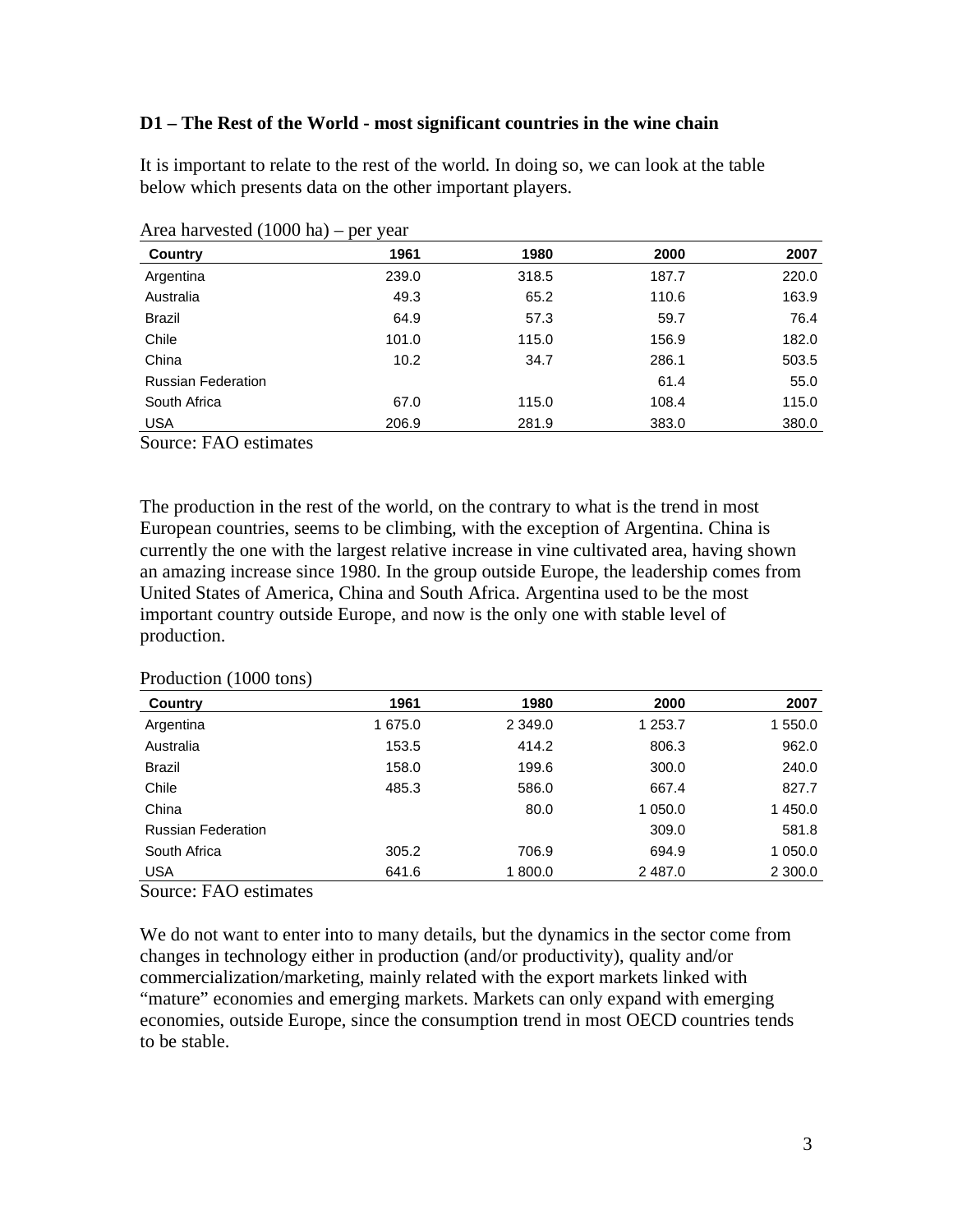Within Europe, however there are new opportunities in the East European countries, as growing markets and/or in local production terms. The graph below shows already the relative position of the East European most significant countries.

| Total UE(27)    | 186 244 |
|-----------------|---------|
| Italv           | 54 600  |
| France          | 53 025  |
| Spain           | 43 679  |
| Germany         | 8 9 9 5 |
| Portugal        | 7 543   |
| Roumanie        | 5 0 1 4 |
| Greece          | 3 9 4 7 |
| Hungary         | 3 271   |
| Áustria         | 2 256   |
| <b>Bulgarie</b> | 1 900   |

Portugal in the UE - Campaign 2006-2007 - Evolution of Wine Production (in Volume – 1000 Hl)



Source: Ministério da Agricultura e Pescas, Anuário 2008

## **D.2 – Portugal in particular**

Portugal is one of the most traditional producers in Europe with tradition in the international markets. However it is also a country with local tradition in consumption with over consumption problems. In the past few decades it was achieved a significant change from almost 100 liters per capita year to about 50 liters per capita year today. The most significant structural changes have been inter-regional changes, maintaining the overall production levels, with quality improvements exploring international market opportunities.

| Portugal           | 7 266   |
|--------------------|---------|
| Chile              | 7886    |
| South Africa       | 8 406   |
| Germany            | 9 153   |
| China              | 12 000  |
| Australia          | 14 301  |
| Argentina          | 15 222  |
| USA                | 15 222  |
| Spain              | 36 158  |
| France             | 52 105  |
| Italy              | 54 021  |
| <b>Total World</b> | 282 276 |

Portugal in the World Campaign 2005-2006 - Evolution of Wine Production (in Volume – 1000 Hl)



Source: Ministério da Agricultura e Pescas, Anuário 2008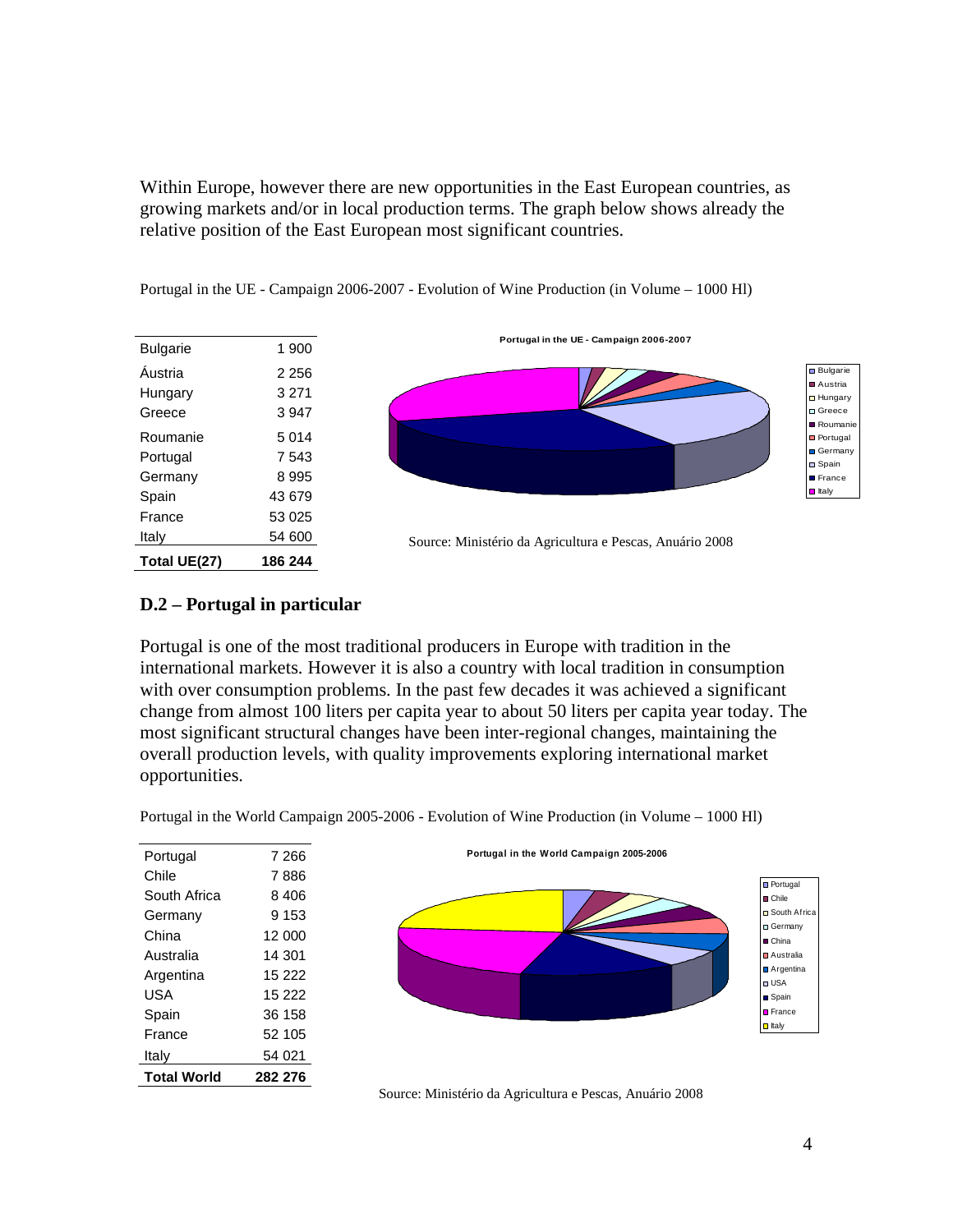According to data from the Portuguese Vitivinicultural Report, the vineyard area in September 2007 was 237,588 hectares, providing the following regional distribution:

| Inventory of wine-growing areas per region |                                |              |  |  |  |  |  |
|--------------------------------------------|--------------------------------|--------------|--|--|--|--|--|
|                                            | Area (Ha)                      |              |  |  |  |  |  |
| Region                                     | VQPRD <sup>2</sup>             | <b>TOTAL</b> |  |  |  |  |  |
| Minho                                      | 31.245                         | 31.816       |  |  |  |  |  |
| Tras-os-Montes                             | 39.534                         | 68.899       |  |  |  |  |  |
| Beiras                                     | 11.813                         | 57.321       |  |  |  |  |  |
| Ribatejo                                   | 1.519                          | 19.518       |  |  |  |  |  |
| Estremadura                                | 1.395                          | 25.198       |  |  |  |  |  |
| Setúbal                                    | 1.590                          | 9.282        |  |  |  |  |  |
| Alentejo                                   | 10.425                         | 23.491       |  |  |  |  |  |
| Algarve                                    | 380                            | 2.063        |  |  |  |  |  |
| Total                                      | 97.901<br>$\ddot{\phantom{0}}$ | 237.588      |  |  |  |  |  |

Source: Ministério da Agricultura e Pescas, Anuário 2008

In terms of production potential it is estimated that mainland Portugal has 253,655 hectares. This is a result of the addition of available planting rights and rights kept in reserve to the existing area measured in September 2007:

| Production potencial                                                                                                                                                                                                                                                                                                           |         |  |  |  |  |  |
|--------------------------------------------------------------------------------------------------------------------------------------------------------------------------------------------------------------------------------------------------------------------------------------------------------------------------------|---------|--|--|--|--|--|
| Area (Ha)                                                                                                                                                                                                                                                                                                                      |         |  |  |  |  |  |
| Existing Area (09/2007)                                                                                                                                                                                                                                                                                                        | 237.588 |  |  |  |  |  |
| Available planting rights                                                                                                                                                                                                                                                                                                      | 15.459  |  |  |  |  |  |
| Reserved planting rights                                                                                                                                                                                                                                                                                                       | 608     |  |  |  |  |  |
| $\mathbf{M}^*$ $\mathbf{M}^*$ $\mathbf{M}^*$ $\mathbf{M}^*$ $\mathbf{M}$ $\mathbf{M}$ $\mathbf{M}$ $\mathbf{M}$ $\mathbf{M}$ $\mathbf{M}$ $\mathbf{M}$ $\mathbf{M}$ $\mathbf{M}$ $\mathbf{M}$ $\mathbf{M}$ $\mathbf{M}$ $\mathbf{M}$ $\mathbf{M}$ $\mathbf{M}$ $\mathbf{M}$ $\mathbf{M}$ $\mathbf{M}$ $\mathbf{M}$ $\mathbf{M$ |         |  |  |  |  |  |

Source: Ministério da Agricultura e Pescas, Anuário 2008

Under the national support program Member States will have at their disposal funding which will enable them to adopt the measures best suited to their needs. The list of measures available include: promotion in third countries, restructuring of vineyards, modernization of the sector, innovation and support for green harvest. The distillation of by-products may qualify for financial aid at a level lower than the current, with the abolishment of the minimum purchase price to producers. The funding allocated to Portugal totals 274 million, for use in the period 2009-2013, broken down as follows:

| European Union funding available to Portugal – million euros |        |        |        |        |  |  |  |
|--------------------------------------------------------------|--------|--------|--------|--------|--|--|--|
| 2 011<br>2013<br>2012<br>2009<br>2010                        |        |        |        |        |  |  |  |
| 37.802                                                       | 51.627 | 53.457 | 65.989 | 65.160 |  |  |  |
| Source: Ministério da Agricultura e Pescas, Anuário 2008     |        |        |        |        |  |  |  |

<sup>&</sup>lt;u>.</u> <sup>2</sup> V.Q.P.R.D. – Vinho de Qualidade Produzido em Região Determinada stands for Quality wine Produced in a Specific Region. This is the Official Name given to the wines whose originality and individual characteristics have a unbreakable bond to their Region of Production (www.vqprd.com).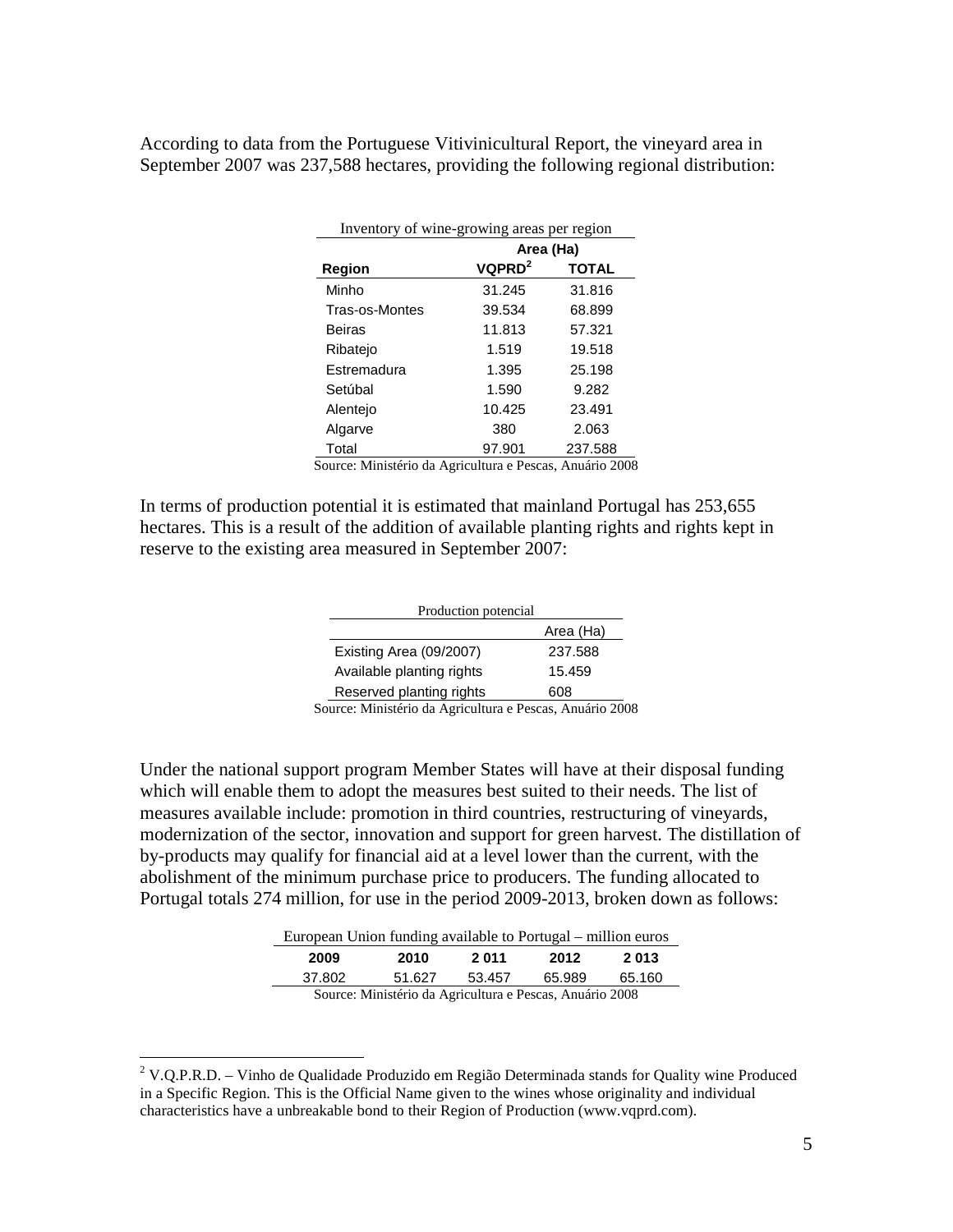The new Common Organization of the Market in Wine was implemented on August  $1<sup>st</sup>$ , 2008. One of its aims is to increase wine quality and for this it has estimated an amount of 61 million Euros to subsidy the boot of vines.

Export Markets are one of the most important solutions for adjustments in structural changes, and within a competitive environment providing alternatives for the most efficient. Quality and efficiency concerns are crucial, along with the capacity to answer to the new growing markets. It is important to note the case of Angola, clearly an emerging market in less developing countries group.

| Main Markets of Destination of total wine products in value-2007 |             |       |           |                |                  |                |  |  |  |
|------------------------------------------------------------------|-------------|-------|-----------|----------------|------------------|----------------|--|--|--|
|                                                                  | Prepackaged |       | Bulk      |                | Total            |                |  |  |  |
| <b>Destination Market</b>                                        | 1000 euro   | ℅     | 1000 euro | %              | <b>1000 euro</b> | %              |  |  |  |
| Angola                                                           | 39.539      | 83    | 8.226     | 17             | 47.764           | 18             |  |  |  |
| United Kingdom                                                   | 21.890      | 99    | 218       | 1              | 22.108           | 9              |  |  |  |
| France                                                           | 12.166      | 60    | 8.260     | 40             | 20.426           | 8              |  |  |  |
| U.S.A                                                            | 18.364      | 97    | 504       | 3              | 18.868           | 7              |  |  |  |
| Spain                                                            | 7.265       | 48    | 7.999     | 52             | 15.264           | 6              |  |  |  |
| Brazil                                                           | 14.038      | 99    | 125       | 1              | 14.163           | 5              |  |  |  |
| Germany                                                          | 10.778      | 78    | 3.032     | 22             | 13.810           | 5              |  |  |  |
| Canada                                                           | 13.487      | 100   | 59        | 0              | 13.546           | 5              |  |  |  |
| Italy                                                            | 4.646       | 38    | 7.586     | 62             | 12.232           | 5              |  |  |  |
| Switzerland                                                      | 10.365      | 90    | 1.208     | 10             | 11.573           | 4              |  |  |  |
| Sweden                                                           | 6.673       | 98    | 124       | $\overline{2}$ | 6.797            | 3              |  |  |  |
| Belgium                                                          | 5.902       | 98    | 99        | $\mathfrak{p}$ | 6.001            | $\overline{2}$ |  |  |  |
| Others                                                           | 45.837      | 82    | 10.351    | 18             | 56.187           | 22             |  |  |  |
| Total                                                            | 210.949     | 1,069 | 47.790    | 231            | 258.739          | 100            |  |  |  |

Source: Ministério da Agricultura e Pescas, Anuário 2008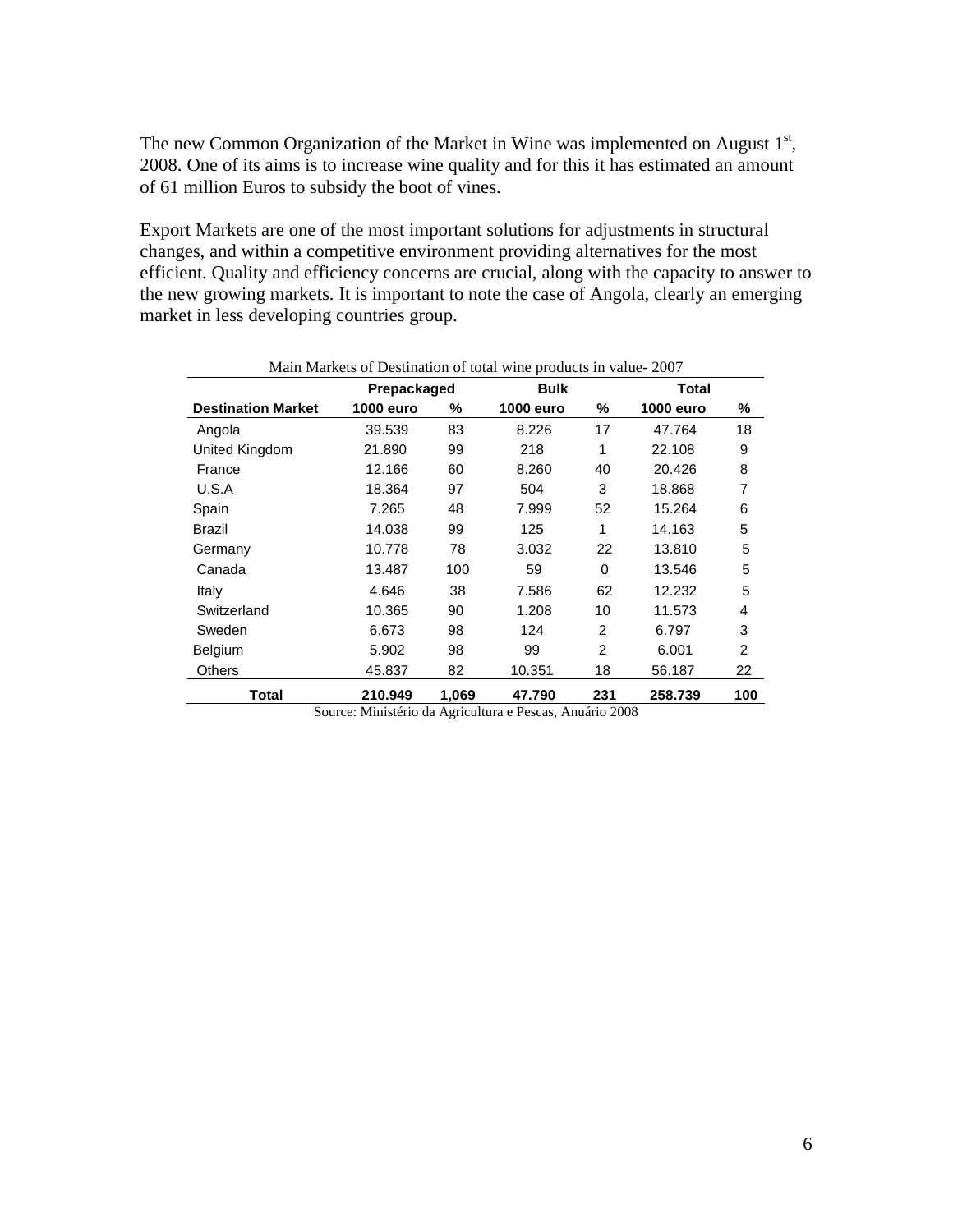The evolution of the international competitive position can be evaluated looking at the export volume trend. Portugal in the last 5 years was able to improve global wine exports (around 40% increase) in a significant manner.

| Exports Evolution in value (10 000 euros) |         |         |         |         |         |         |                         |
|-------------------------------------------|---------|---------|---------|---------|---------|---------|-------------------------|
| Country                                   | 2002    | 2003    | 2004    | 2005    | 2006    | 2007    | $\Delta$ %<br>2007/2006 |
| Angola                                    | 15.714  | 24.937  | 29.396  | 33.376  | 40.900  | 47.764  | 16,8                    |
| United Kingdom                            | 18.715  | 16.563  | 17.355  | 21.105  | 18.880  | 22.108  | 17,1                    |
| France                                    | 17.259  | 30.955  | 26.854  | 18.996  | 18.723  | 20.426  | 9,1                     |
| U.S.A                                     | 17.608  | 13.288  | 14.018  | 15.520  | 16.626  | 18.868  | 13,5                    |
| Spain                                     | 8.211   | 10.318  | 8.230   | 7.093   | 10.805  | 15.264  | 41,3                    |
| <b>Brazil</b>                             | 7.128   | 7.751   | 7.931   | 10.051  | 12.928  | 14.163  | 9,5                     |
| Germany                                   | 10.490  | 11.620  | 15.134  | 12.108  | 13.788  | 13.810  | 0,2                     |
| Canada                                    | 6.984   | 7.338   | 8.362   | 9.834   | 11.763  | 13.546  | 15,2                    |
| Italy                                     | 7.726   | 15.424  | 18.886  | 6.535   | 6.728   | 12.232  | 81,8                    |
| Switzerland                               | 6.381   | 6.582   | 7.739   | 7.322   | 9.390   | 11.573  | 23,2                    |
| Sweden                                    | 4.998   | 4.937   | 6.690   | 7.126   | 7.451   | 6.797   | $-8.8$                  |
| Belgium                                   | 4.943   | 5.581   | 5.117   | 7.354   | 6.342   | 6.001   | $-5,4$                  |
| Norway                                    | 3.993   | 4.508   | 4.996   | 4.170   | 6.056   | 5.978   | $-1,3$                  |
| <b>Russian Federation</b>                 | 20      | 133     | 173     | 283     | 2.509   | 5.779   | 130,3                   |
| <b>Others</b>                             | 31.052  | 31.999  | 35.736  | 35.738  | 38.891  | 44.430  | 14,2                    |
| Total                                     | 161.222 | 191.936 | 206.615 | 196.612 | 221.782 | 258.739 | 16,7                    |

Source: Ministério da Agricultura e Pescas, Anuário 2008

Production and Consumption data below shows how important international markets are today, and how important they have been in the past.

| Production and Consumption of Wine in Portugal |       |       |       |       |       |                                                   |
|------------------------------------------------|-------|-------|-------|-------|-------|---------------------------------------------------|
| 2000/2001                                      |       |       |       |       |       | 2006/2007                                         |
| 6.709                                          | 7.790 | 6.677 | 7.340 | 7.481 | 7.267 | 7.543                                             |
| 4.709                                          | 4.652 | 5.315 | 4.911 | 4.901 | 4.700 | 4.611                                             |
| 47.0                                           | 46.4  | 52.9  | 48.9  | 48.8  | 46.7  | 45.8                                              |
|                                                |       |       |       |       |       | 2001/2002 2002/2003 2003/2004 2004/2005 2005/2006 |

Source: Ministério da Agricultura e Pescas, Anuário 2008

Beyond the international market opportunities, it is important to look at the structural internal changes possibilities able to provide alternatives and space for value creation based on local conditions (markets, consumer preferences, cultural and natural conditions, etc). Price differentiation is probably one of the best signs to look and evaluate the market performances (table below).

|  | Annual Average Prices of Bulk Table Wine in the 2007 Production year 2007 |  |  |
|--|---------------------------------------------------------------------------|--|--|
|  |                                                                           |  |  |

|                   | Minho | Tras-os-Montes |      |      | Beiras Ribatejo Extremadura Setubal Alentejo Algarve |      |      |               |
|-------------------|-------|----------------|------|------|------------------------------------------------------|------|------|---------------|
| Red Wine          | 0.58  | 0.29           | 0.31 | 0.32 | 0.33                                                 | 0.43 | 0.97 | $0.5^{\circ}$ |
| <b>White Wine</b> | 0.62  | 0.28           | 0.33 | J.3  | 0.32                                                 | 0.41 | 0.92 | 0.46          |
|                   |       | $\sim$         |      |      | $\sim$ $\sim$ $\sim$                                 |      |      |               |

Source: Ministério da Agricultura e Pescas, Anuário 2008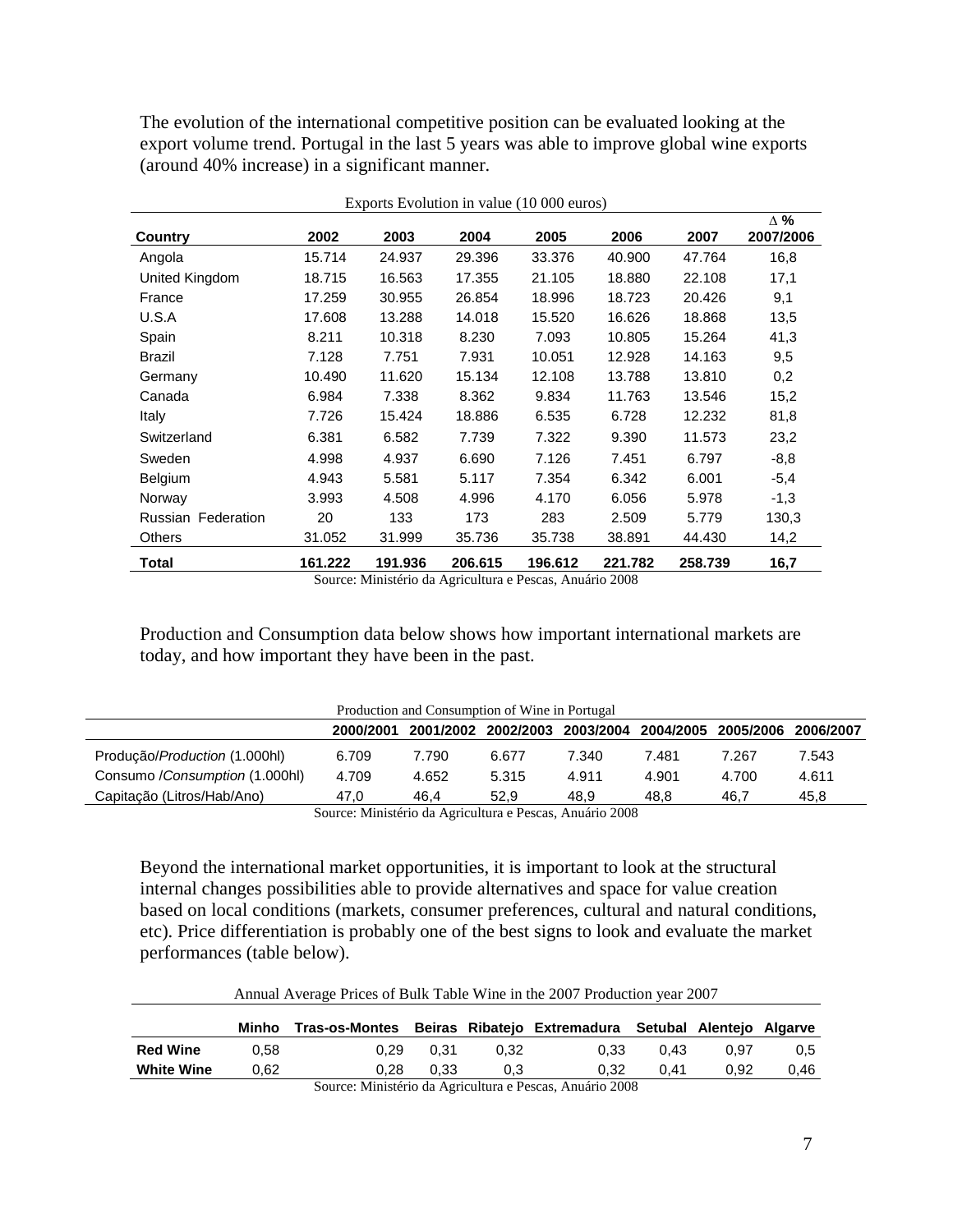Regional changes are quite obvious looking at the production data below, showing the evolution in the last decade providing evidence of huge changes in the wine production regional distribution.

| Evolution of Frounchon (in Volume) by Vitiviniculum Region (in Volume) - Frounchon Blatchiem |           |              |           |              |           |           |              |
|----------------------------------------------------------------------------------------------|-----------|--------------|-----------|--------------|-----------|-----------|--------------|
| <b>Wine Region</b>                                                                           | 2007/2008 | 2006/2007    | 2005/2006 | 2004/2005    | 2003/2004 | 2002/2003 | 2001/2002    |
| Minho                                                                                        | 697 176   | 937 605      | 939 564   | 987 715      | 843 175   | 835 745   | 1 446 497    |
| Tras-os-Montes                                                                               | 98 1 28   | 232 042      | 255 798   | 225 787      | 216 345   | 224 223   | 253 730      |
| <b>Beiras</b>                                                                                | 1440798   | 1 717 728    | 1 743 865 | 1 645 627    | 1726461   | 1 412 142 | 956 731      |
| <b>Beiras</b>                                                                                | 659 218   | 1 337 992    | 1 353 938 | 1 196 325    | 1 211 920 | 1 102 113 | 1 390 412    |
| Ribatejo                                                                                     | 669 390   | 639 747      | 685 319   | 845 425      | 883 672   | 833 643   | 592 467      |
| Extremadura                                                                                  | 1 053 081 | 1 195 983    | 1 177 088 | 1 294 856    | 1 125 300 | 1 234 546 | 162 184<br>1 |
| Setúbal                                                                                      | 418 304   | 428 488      | 338 204   | 373 125      | 426 611   | 347 621   | 262 324      |
| Alentejo                                                                                     | 928 162   | 961 721      | 693 364   | 825 709      | 817 176   | 594 135   | 646 422      |
| Algarve                                                                                      | 27 385    | 31 672       | 27 955    | 24 107       | 30 962    | 20 231    | 14 723       |
| Madeira                                                                                      | 45 592    | 49 245       | 42 656    | 41 213       | 48 627    | 51 084    | 49 106       |
| Azores                                                                                       | 12 091    | 10 482       | 8493      | 21 339       | 9563      | 21 305    | 14 832       |
| <b>Total</b>                                                                                 | 6 049 326 | 542 706<br>7 | 7 266 244 | 481 228<br>7 | 7 339 811 | 6676787   | 7 789 427    |
|                                                                                              |           |              |           |              |           |           |              |

Evolution of Production (in Volume) by Vitivinicultural Region (in Volume) - Production Statement

Source: Ministério da Agricultura e Pescas, Anuário 2008

The analysis of the structural changes show that South region (Alentejo + Setubal  $+$ Algarve) gained in the last decade, with growth above 30% in a 6 year period, and for the same period the North region lost, with production decreases close to 50% and above that in some cases (Minho, Tras-os-Montes). Basically we have a balanced change within the country overall supply. The drivers for those changes are consumer behavior, but also marketing interventions along with natural competitive factors and economic factors.

Quality and demand behavior are also critical factors to explain the observed changes. It is well known that wine production in the North is much more connected with cultural factors and tradition then wine production in the south, which is also linked with the property land distribution and production systems. North production systems are much smaller than in the south, and a great number of the producers in the north are also producers for self-consumption purposes, carrying the surplus into the market. This is quite evident with the Vinho Verde region (Minho), with most households in agricultural regions with some production used for self-consumption. This situation is not " market dumping," but denotes a real pressure on prices that does not facilitate the existence of "good markets and prices for commercial producers." However, a well organized cooperative structure, with scale and dimension on the supply side was achieved. The sector dynamics and changes in the last years provided an evident competition among grape buyers, and producers began to face a real market in the sense that they have a choice to sell.

We have a clear paradoxical situation: the over normalized and regulated chain in wine production, together with a very active and dynamic system, have been able to provide (in the last decade) alternatives in commercialization, somewhat breaking the designed system aiming for complete producer dependence from buyers (example of the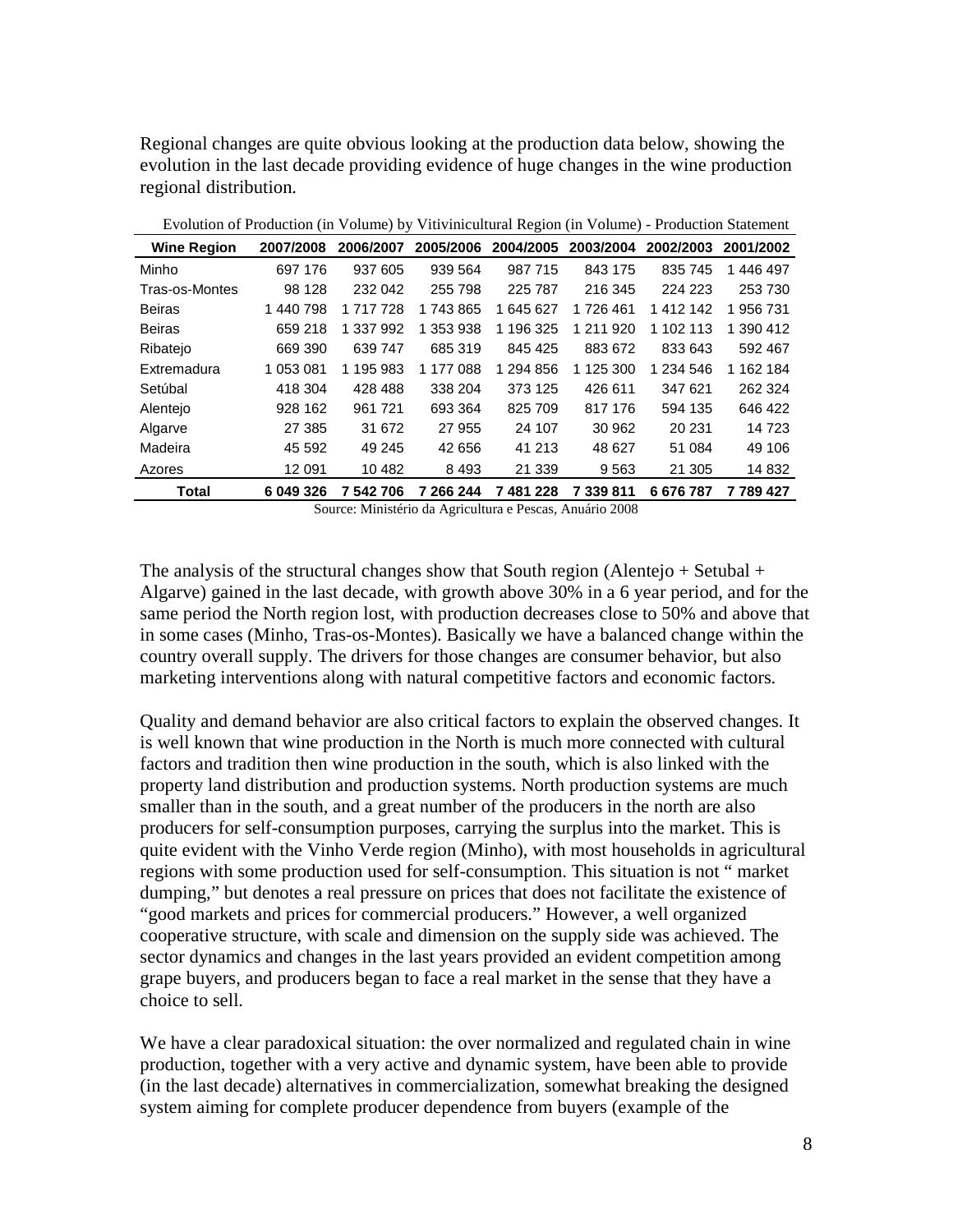cooperative contracts that try to compromise the producer, avoiding to give them a choice to whom to sell).

In the South we have a completly different structure and evolution of the production system. Most production areas were not in production before, and are clear new areas of vineyards with great dimension, no self-consumption oriented, and market driven. Huge investors have entered into the system, with capacity to invest in quality and marketing purposes. Intrinsic good natural conditions have also been providing low production costs, good quality, and smaller production risks than in the Northern region.

The last table also shows changes in quality choices in Alentejo, the major new production region already achieving production levels close to be the most important region in the country. Red wine gained clear advantage over "White wine," and this phenomenon resulted from revealed preferences but also from induced marketing based on health factors.

| Production in the Alentejo region |               |           |           |           |           |            |  |  |
|-----------------------------------|---------------|-----------|-----------|-----------|-----------|------------|--|--|
|                                   |               | 2003/2004 | 2004/2005 | 2005/2006 | 2006/2007 | 2007/2008* |  |  |
|                                   | Red / Rosé    | 22        | 17        | 18        | 27        | 40         |  |  |
| <b>Table Wine</b>                 | White         | $\Omega$  | 40        | $\Omega$  | 155       | 1          |  |  |
|                                   | Total         | 22        | 57        | 18        | 182       | 41         |  |  |
| Regional                          | Red / Rosé    | 293 280   | 363 970   | 293 319   | 474 301   | 488 411    |  |  |
| <b>Alentejo Wine</b>              | White         | 144 911   | 75 769    | 54 543    | 99 963    | 59 900     |  |  |
|                                   | Total         | 438 191   | 439 739   | 347 862   | 574 263   | 548 311    |  |  |
|                                   | Red / Rosé    | 100       | 155       | 55        | 55        | 280        |  |  |
| VEQPRD <sup>3</sup>               | <b>Branco</b> | 400       | 461       | 150       | 170       | 275        |  |  |
|                                   | Total         | 500       | 616       | 205       | 225       | 555        |  |  |
|                                   | Red / Rosé    | 36        | 80        | 68        | 102       | 129        |  |  |
| <b>VLQPRD*</b>                    | White         | 467       | 481       | 500       | 70        | 376        |  |  |
|                                   | Total         | 503       | 561       | 567       | 172       | 505        |  |  |
|                                   | Red / Rosé    | 241 310   | 264 939   | 247 875   | 284 700   | 283 865    |  |  |
| <b>VQPRD</b>                      | White         | 99 097    | 89 309    | 94 236    | 97 053    | 90 657     |  |  |
|                                   | Total         | 340 407   | 354 248   | 342 111   | 97 053    | 374 522    |  |  |
| <b>Total Alentejo</b>             | Red / Rosé    | 539 864   | 633 261   | 543 975   | 763 522   | 778 355    |  |  |
| <b>Production</b>                 | White         | 246 723   | 168 141   | 150 563   | 198 199   | 151 550    |  |  |
|                                   | Total         | 786 586   | 801 402   | 694 537   | 961 721   | 929 905    |  |  |

Source: Ministério da Agricultura e Pescas, Anuário 2008 \* Interim Values

<sup>&</sup>lt;sup>3</sup> Diferent wine typology under the VQPRD definition.

<sup>\* -</sup> The same defined above with specific characteristics.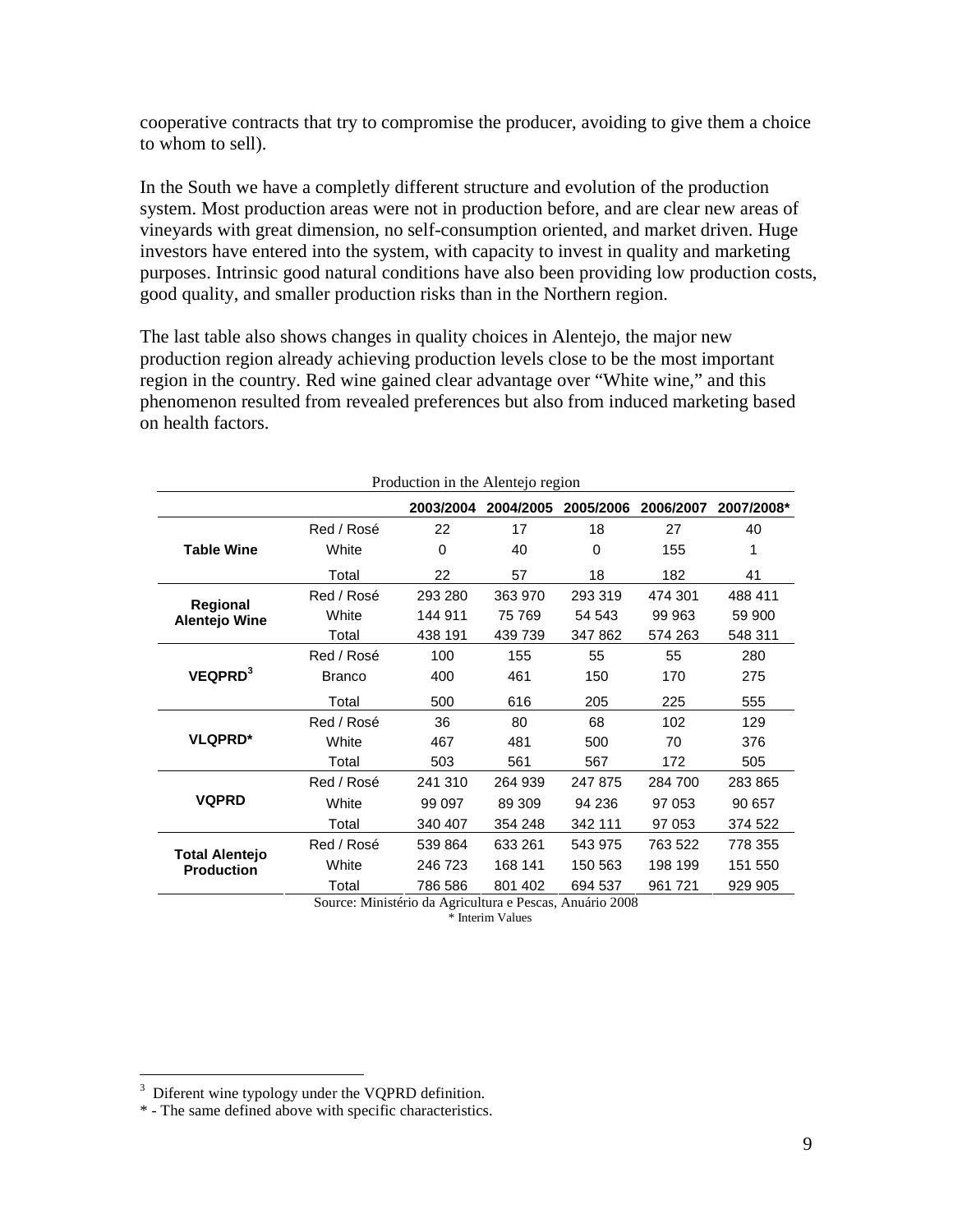### **5. Data Analysis Discussion**

The evidence provided shows the enormous changes in global terms during the last decades, with the new comers entering into competition with the traditional markets, like U.S.A., South Africa, Chile, Australia and others being able to compete under certain conditions and showing at the same time how the most traditional producers have been adapting to compete. Europe and Argentina are traditional regions which are maintaining levels of production overall across the last 40 years.

The case of Portugal was used to show the big changes introduced into the system and how correct economic policies and regulation have been important, along with the dynamics of the private sector. During quite a long time the sector regulation was basically set with regulamentation, norms and rules creating great problems to the private initiative. The private sector dynamics induced greatly by demand driven factors (fast growing income per capita after 1985 and during 1990 decade), provided the most important incentives for investments in new production. With modern perspective and production systems centered in high quality standards, along with good natural conditions together with entrepreneurs well prepared to work based on markets and marketing strategies provided the "winner factors set" to change quite rapidly. The observed changes also provide evidence that nowadays markets are functioning with price differentiation and producer choice to sell. Data on prices for 2007 show that one of the most fast growing regions (new region - Alentejo) is based on average prices almost double of the rest. The second region also with good prices is exactly the one that lost the most quantity share in production, with the opposite situation (Minho, with the "vinho Verde"). That is, this last region went through a strong effort to adapt and to compete with strong investments and also public support. Markets are also active and producers are, for the first time in many years, facing some freedom to choose the buyer, which is a necessary condition for market oriented changes.

### **Conclusions**

To aggregate value to the raw material has always been one of the main solutions to improve agribusiness and regional development. The wine sector is probably the most important sector with tradition linking agro-production to leisure, culture and pleasure and not only to food needs. The Production Chain has been very dynamic in some regions and continues to offer opportunities to be explore, mainly when the markets work properly with competition and correct regulation. Portugal is an example of huge changes with regional structural base and local solutions rationale under strategies well adapted to the reality providing a good reference (example) of the necessary regulation in food markets (regulation needs for proper market behavior, which some times means "desregulation and desregulamentation"). Starting with a very heavy regulatory framework, the private initiative induced by demand driven factors was able to force a reasonable well functioning market, at least giving more choice to the producer to whom